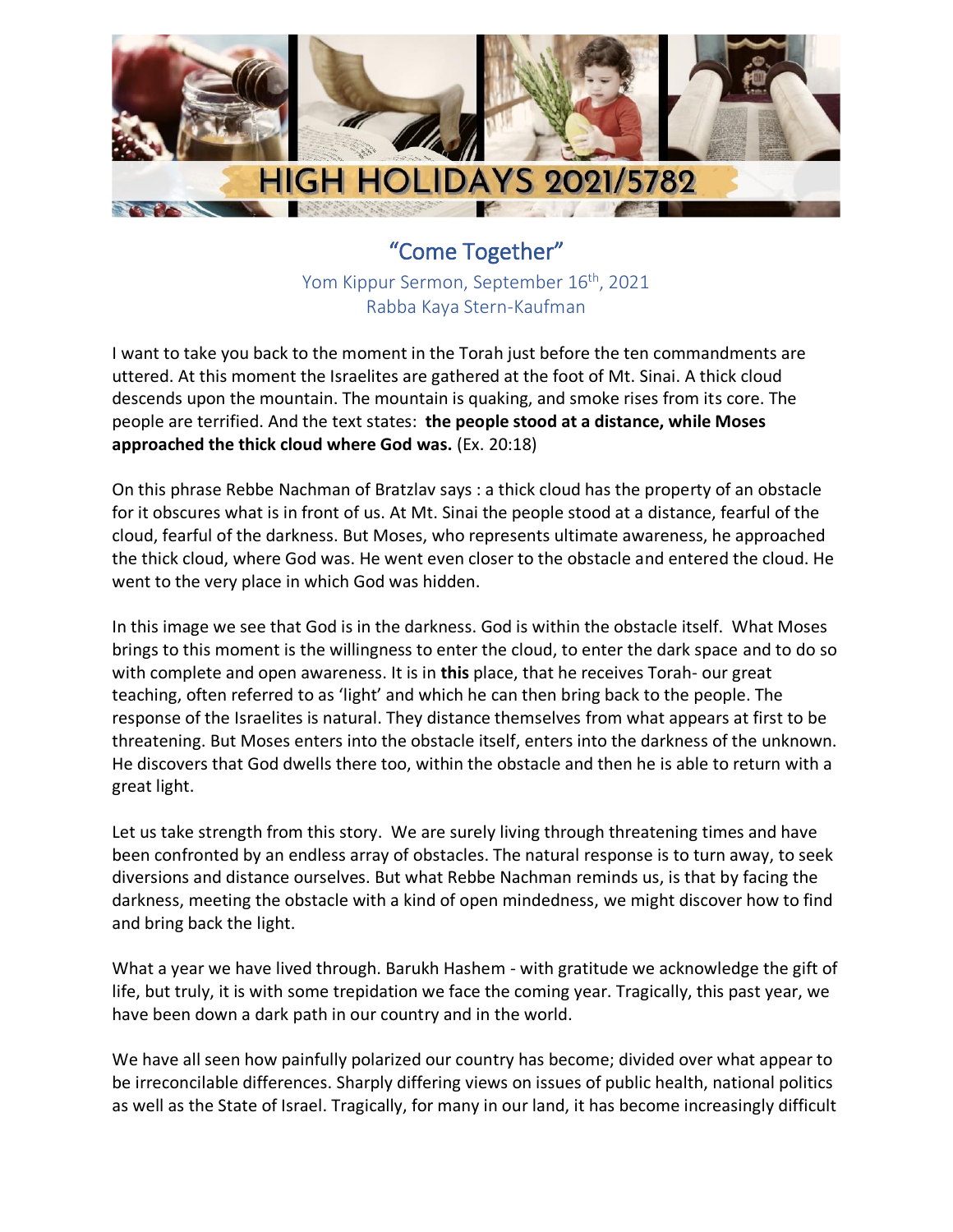to speak with those who hold differing views. Our nation is dangerously polarized and for many of us, the lines of communication have broken down even amongst family members. On Yom Kippur, as we grapple with teshuvah- repentance- turning back to our core values, we must ask ourselves: how can we contribute to the healing of these fractures which threaten the very fabric of our society? The teachings of Rabbi Abraham Isaac Kook may offer direction for confronting these challenges. Interestingly, Rav Kook wrote a series of teachings under the title *Orot*, which means Lights.

Rav Kook was the first Ashkenazi Chief Rabbi of the land of Israel, then under the British Mandate, from 1921 until his death in 1935. He was one of the founders of religious Zionism. He wrote about Jewish identity and Jewish destiny at a time when Jewish leaders were extremely divided about the best path forward for the Jewish people between the two World Wars. Rav Kook was radically inclusive in his politics and his religious vision. He saw great value in the diversity of Jewish expression emerging in the Land of Israel. Rather than criticize those who were not religious, he honored and held up the secular halutzim, the pioneers, for their unique contributions to the new society.

He taught that each person is imbued with the essence of universal good but also the capacity for universal evil. He taught that we are each a microcosm of what we see externalized in the world around us. Therefore, as he states, it is "impossible to describe how powerful is the action of each human being on the polishing and cleansing of the world." In other words, we are each a tool for transformation and redemption.

Our actions matter. And beneath our actions lies our awareness. Today, Yom Kippur is our time to reach for and find our better selves, to expand our awareness of who we are and who we can become.

We all have many identities. I am a woman, I am a daughter, a mother, a wife, I am a Jew, I am a Rabba, I am a New Englander, I am an American, I am a human being, I am an earthling, I am a bit of cosmic dust.

Much of my life I have struggled with what felt like conflicting identities - a loyal Jew with a very particular Jewish mission but also a sense of myself as a member of the greater human family, a universalist with allegiance to the good of the whole. At times it felt as if I had to choose between these values. Throughout my teens and early twenties, I experienced Judaism as primarily a tribal enterprise, concerned mostly with its own survival. In the yeshiva world of my youth the non-Jewish world was often described in disparaging terms and I found this particularly painful. I chose to walk away from Judaism as organized religion in my early twenties. Over the following two decades I created a Jewish home for my children by seeking and finding the universal values embedded within our unique traditions. It has been my life's work to learn the spiritual language of our texts and traditions and reveal the universal spiritual and practical wisdom embedded in our sources.

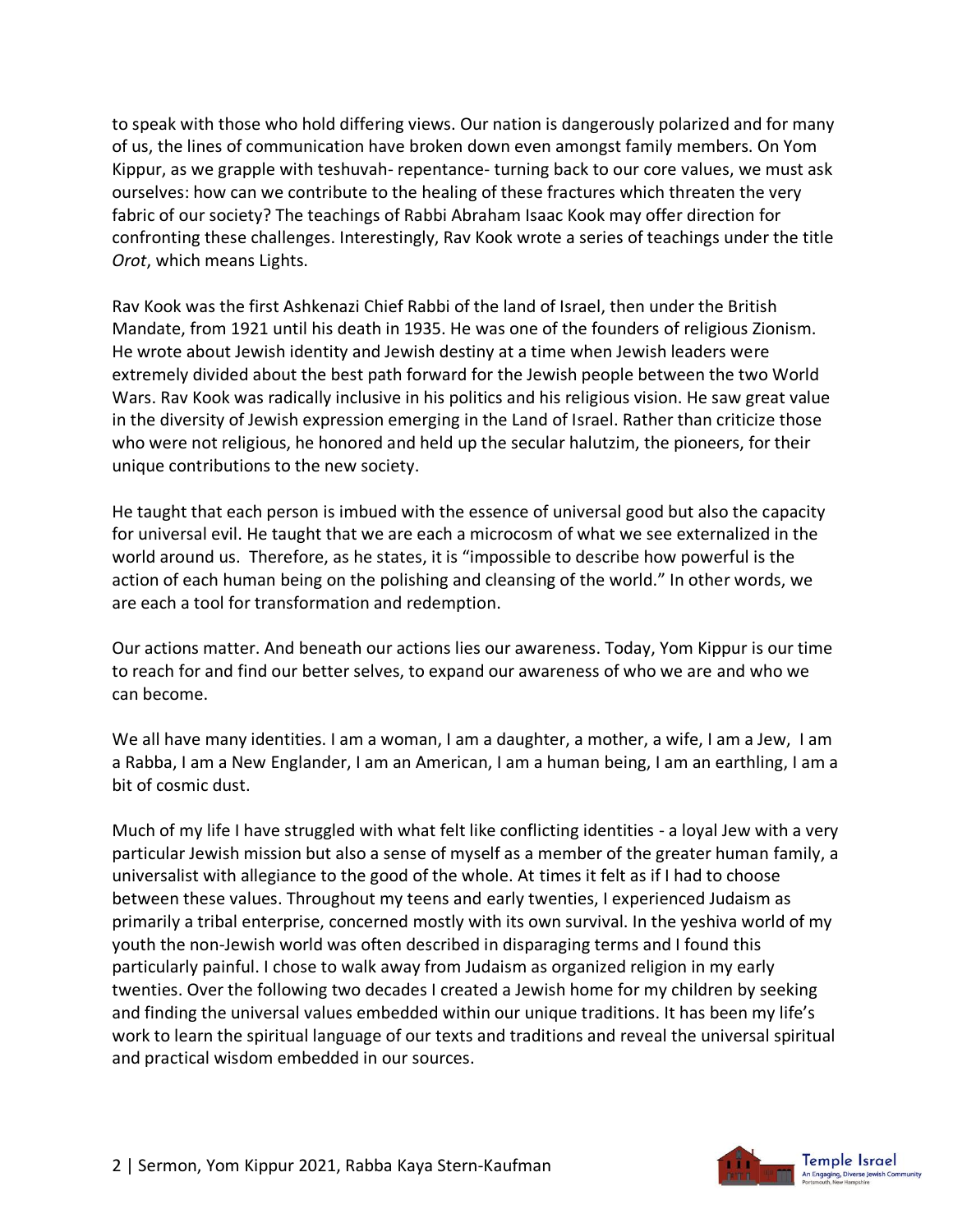Throughout my life journey I have met countless Jews who have walked away from Judaism because they felt at odds with the particularism and sense of separateness expressed in Jewish teachings. Feeling most at home with contemporary universal values, the tribal aspects of Judaism were off-putting. Without access to the real depth of Jewish teachings, these responses are most understandable.

Over time I have been blessed to discover that neither the particularistic aspects of Judaism nor our contemporary universal values are mutually exclusive. In fact, from a Jewish perspective, they are mutually interdependent and give meaning, strength and beauty to one another. Judaism is the particular path that I received as my spiritual inheritance, and it not only supports but informs my universalist motivations.

Rav Kook wrote the following piece entitled, The Fourfold Song, as an expression of the way in which, when all perspectives, tribal and universal are connected there is beauty, joy and holiness. Here is: **The Fourfold Song**

There is one who sings the song of their own life, and in oneself, finds everything, their full spiritual satisfaction.

There is another who sings the song of her people. She leaves the circle of her own individual self, because she finds it without sufficient breadth, without an idealistic basis. She aspires towards the heights, and attaches, with a gentle love to the whole community of Israel. Together with the Jewish people, she sings her songs. She feels grieved the afflictions of the Jewish people and delights in her hopes.

There is another who reaches toward more distant realms and goes beyond the boundary of Israel to sing the song of humanity. His spirit extends to the wider vistas of the majesty and nobility of human beings in general. This one aspires towards humanity's general goals and looks forward to its higher perfection.

Then there are those who rise toward wider horizons, linking themselves with all existence, with all God's creatures, with all worlds, and they sing a song with all of them.

And then there is one who rises with all these songs in one ensemble, and they all join voices. Together they sing their songs with beauty, each one lends vitality and life to the other. They are sounds of joy and gladness, sounds of jubilation and celebration, sounds of ecstasy and holiness. The song of the self, the song of the people, the song of humanity, the song of the world all merge in this one, at all times, in every hour.

What Rav Kook describes here is a chorus of motivations and aspirations, moving from the personal to the communal to the universal. Each singer expresses a part of the song and together all enhance one another.